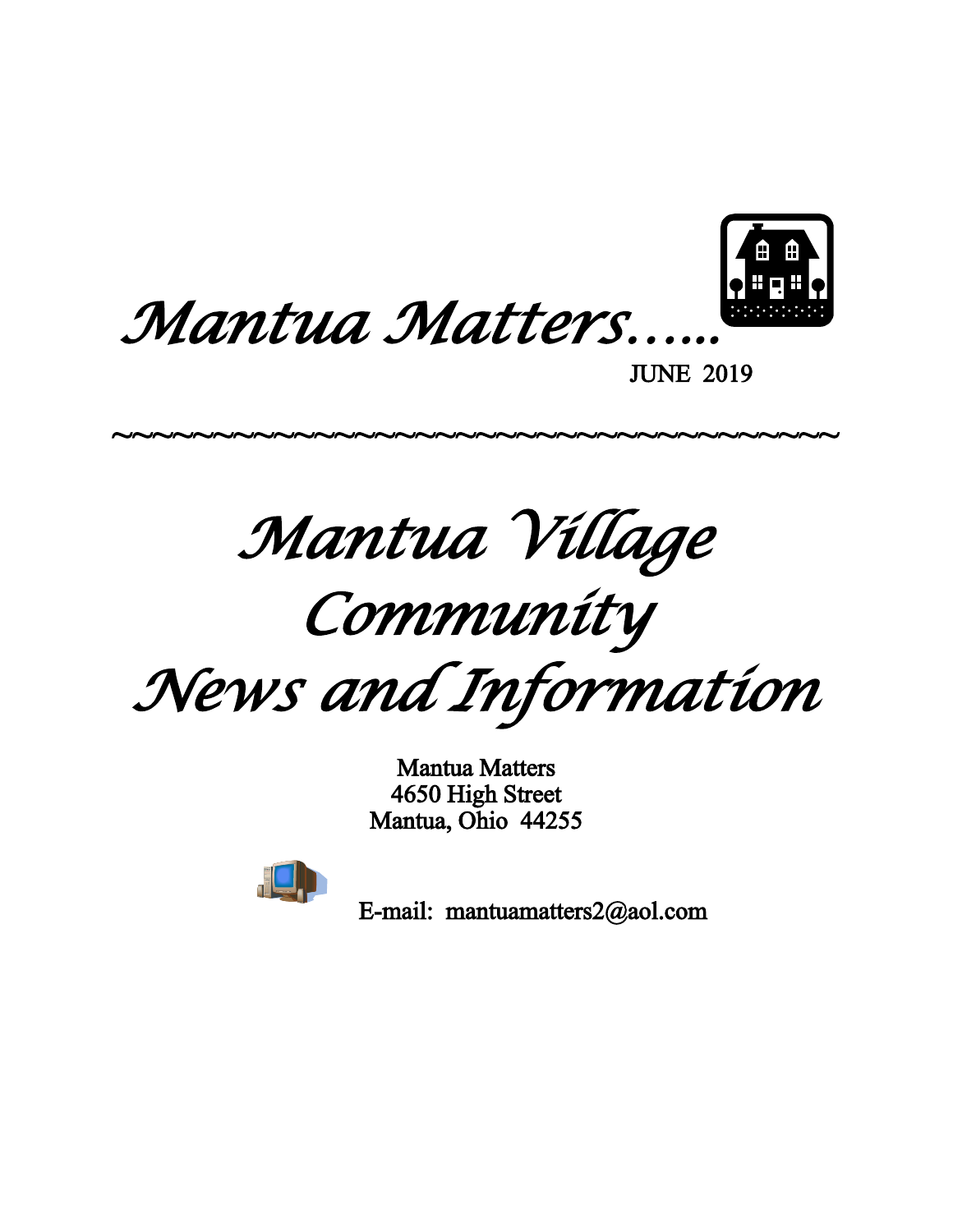

# Summer Fun!!!

It's summertime and we are ready for some fun! It's important to remember all the safety precautions for this time of year! Have fun, be safe, read and enjoy!!!

~~~~~~~~~~~~~~~~~~~~~~~~~~~~~~~~~~~~~~~~~~~~~~~



# NUMBERS TO KNOW…

EMERGENCY…911 Police…330-274-2251 Fire…330-274-3535 Village Hall…330-274-8776 Mayor's Office…330-274-8776 Ext. 155 Service Department…330-274-8776 Ext. 150 Water/Sewer Billing…330-274-8776 Ext. 150 Park Lodge Rental…330-274-8776 Ext. 153 Income Tax…330-274-8776 Ext. 151 Spectrum Cable…1-877-570-6291 Mantua Township, Betsy Woolf…330-274-8443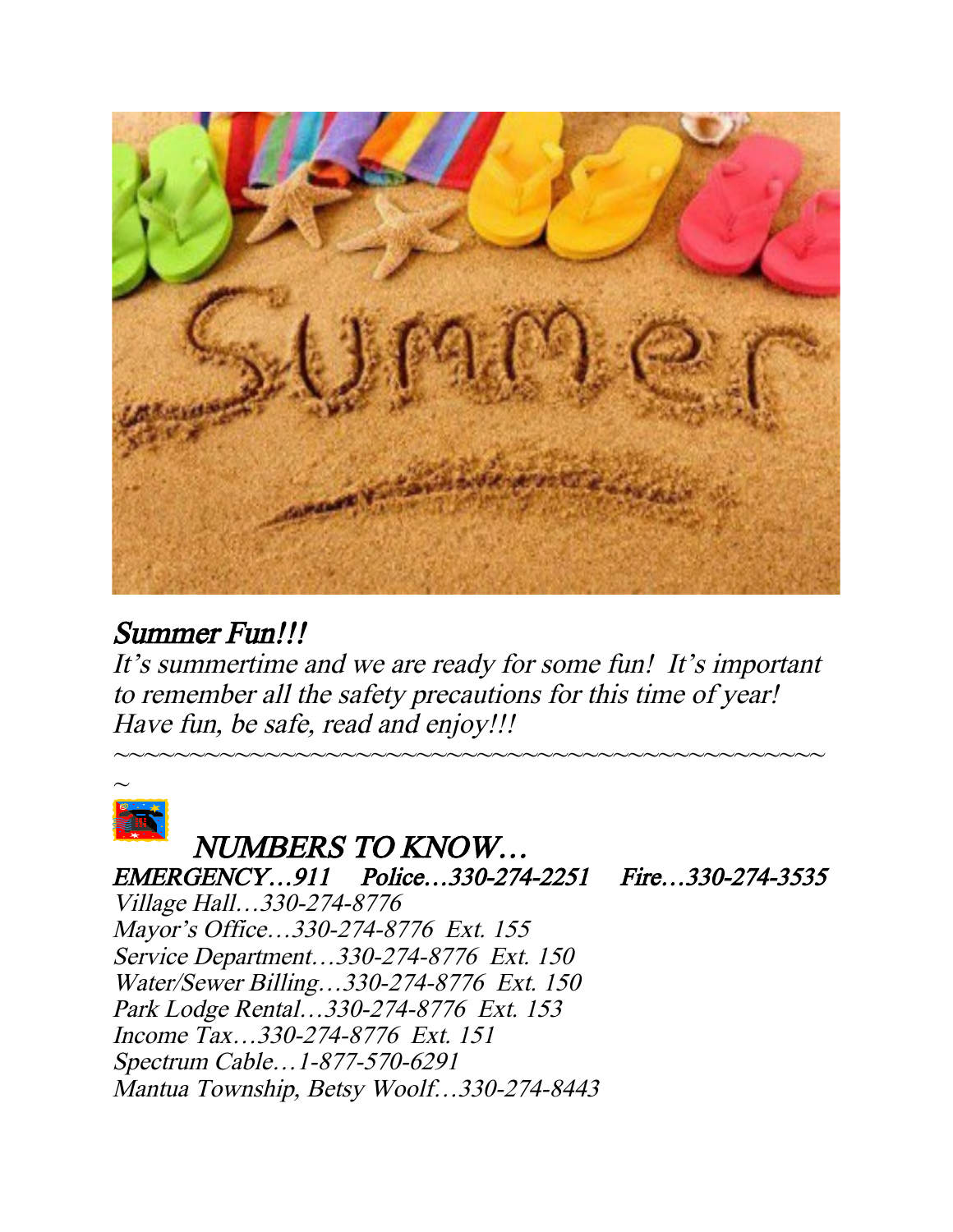Shalersville Township, Jill Corbett…330-274-3655 Zoning…330-274-8776 Ext. 156 Mantua Matters…330-872-5496 Trash & Recycling, Kimble Companies…1-800-201-0005



# From the Mayor's Desk…

## Mayor's Corner

Council and I want to welcome Lisa and Tim Shaffer to Mantua Village. They are the new owners of the meat market at 10682 Main Street. We wish you the same success as when it was K and K Meats. Best of luck.

Council and I would like to welcome Restoration 44. The new coffee shop on Main Street. They opened May 06, 2019. Best of luck.

So, please try them out and show your support to ALL our BUSINESSES and these two new businesses.

### Committee members needed

If you are looking to become involved in your community. We have three (3) vacant seats on the Landmark Committee. I have interviewed some interested parties for these positions and will be presenting to Council for approval of at least one at the February meeting. Please send a letter of interest to [mantuamayor@sbcglobal.net](mailto:mantuamayor@sbcglobal.net).

### Capital Improvements

Council held a workshop on November 06, 2018. This was to review the many projects that our on our list of things that need to be addressed in the village. Council had four (4) projects to review and discuss. Council has decided to apply for OPWC funding to phase two (2) of West Prospect.

Council and the DMRC are working on a Nature Works grant for Phase 2 of the Buchert Park Trail. The total cost is \$45,750.00, grant amount is \$34,312.50 and the match is \$11,437.50 with the DMRC raising the funds for the match. As always THANK YOU to the DMRC for all their hard work.

### Recently funded, applied for and completed projects by this administration in the last 7 years…

## 1. Reservoir Rehabilitation

Funding – 2019 OPWC Round 33 \$450,000 project; \$300,000 grant with \$150,000 loan

2. West Prospect Street Storm Sewer and Roadway Improvements

Funding – 2018 OPWC Round 32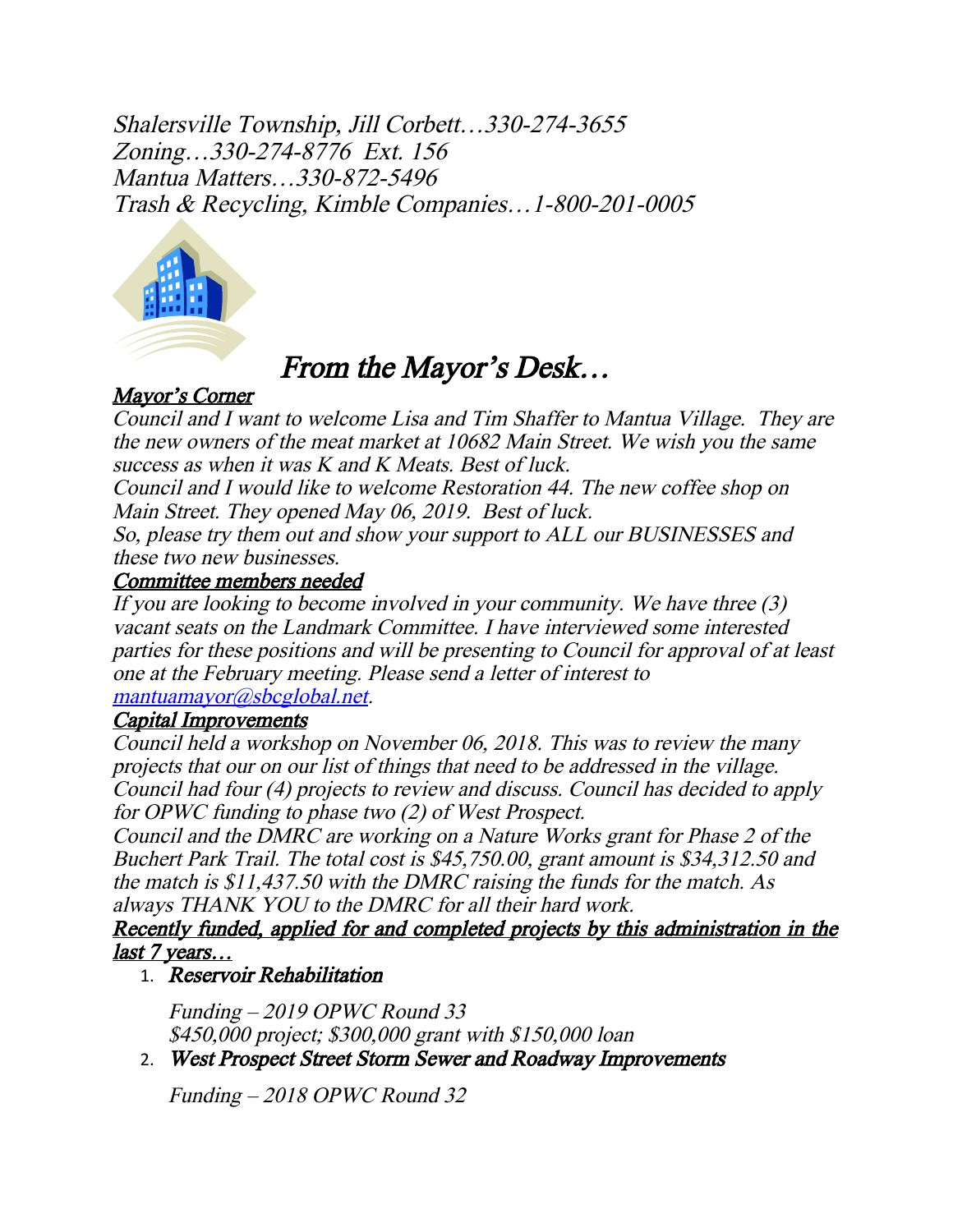\$450,000 project; \$250,000 grant with \$50,000 loan and \$150,000 local match

3. Miscellaneous WTP & WWTP Repairs

Funding – 2015-2016 OPWC Round 29 \$210,000 project; \$160,000 grant with \$50,000 loan. Repair and replace pumps, computers, SCADA software, filter media and other miscellaneous equipment critical to operation of both plants.

#### 4. High Street Pavement and East High Waterline Improvements

Funding – 2017 OPWC Round 29

\$815,000 project; Base repairs and overlay of High St. from corp to corp. Upgrade of waterline from 6" to 8" from the ballpark to east side of Buckeye Entrance (~west end of Service garage).

### 5. Buchert Park Asphalt Walking Trial

Funding ODNR Nature Works Grant and DMRC \$43,522.67 project; \$32642.00 grant; \$12,238.00 DMRC; came in under budget

### 6. South End Sidewalk and Lighting – AMATS and DMRC

Funding – AMATS (Federal) and DMRC. \$130,000 approximately project; installed new sidewalk from the bridge to just south of Matts Road; installed a conduit for use on a potential future lighting project; put in storm sewers and a new fire hydrant.

## 7. Misc. Pavement Repairs/Overlays

Funding – Road Levy--2015 was 1st year of a 5 year program funded from the new Road Levy. We have done sections of Ambler Lane, Glenwood, Woodford and a curb, sections of Herald, Elm, Oak, Second and Grand Elm. We have used the Road levy funds to leverage more funding to do High Street and phase 1 of West Prospect.

- 8. Water Distribution OPWC funded hydrant replacements; more are needed. Complete Storz nozzles on all hydrants.
- 9. Mill Street Connector Trail

Funding ODNR Nature Works Grant 2017 and DMRC

## 10. West end Head Water Trail

Funding ODNR (RTP) 2016 \$142,280 project with Portage Parks/DMRC denied 11. CHS MIDDLE SCHOOL SEWER LINE

Funding <sup>2012</sup> OPWC Round <sup>27</sup> and Crestwood Schools to replace lift station and put in gravity feed sanitary sewer line \$314,100 project; \$188,460 grant \$125,460 from CHS came in under estimate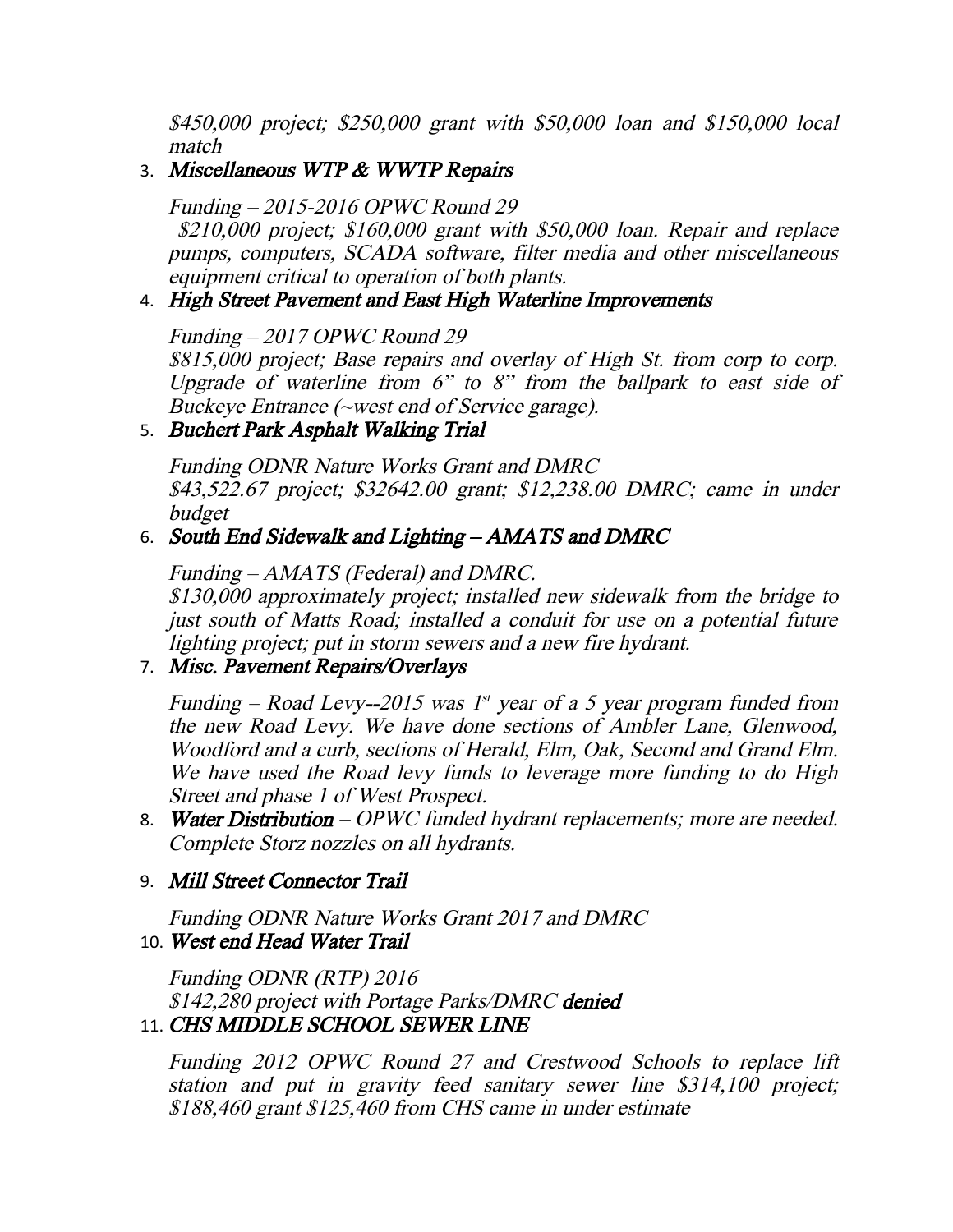#### 12. Orchard Street Paving

Funding CDBG 2012 with NDS \$184,000 Project

#### 13. 2013 100 year flood

Funding EMA (state disaster relief fund) approximately \$110,000 to collapsed storm sewers lines, paved Walnut that was washed out, replaced 12 storm sewer catch basins and clean storm sewers, chip and seal Reagan that was washed out

#### 14. Automatic read water Meters

2013 CDBG \$160,000 to replace all meters **denied 2019** apps

15. Buchert Park Asphalt Walking Trail 2018---Phase 2 done June 01, 2019

Funding  $-$  ODNR Nature Works Grant and DMRC; we will find out in the fall if approved-.estimated cost total \$45,750.00 grant amount \$34,312.50 DMRC \$11,437.50

16. West Prospect Street Storm Sewer and Roadway Improvements

Funding – 2020 OPWC Round 34 to do the section of East Prospect from High to cemetery Drive –estimated cost about \$500,000 we will find out in late August if we will receive it for next year

# Council Meetings are the third Tuesday at 7:00 p.m. each month at the Administration Building



# From the Police Department…

Spring has sprung!! Finally, nice weather is here, which means we all spend more time outdoors. The police department would like to welcome Rachael Miltner as a part-time dispatcher.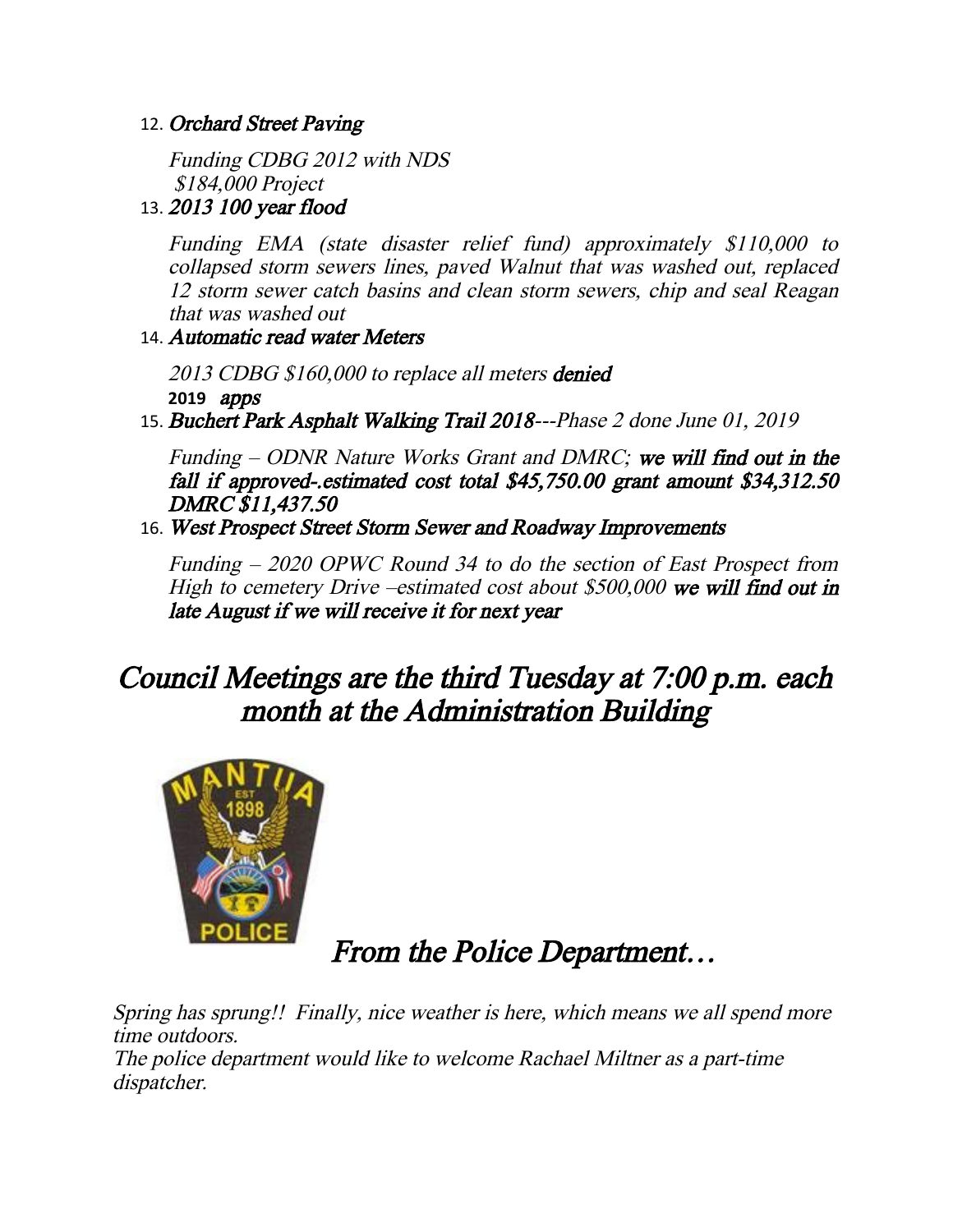Due to the amount of rain we've had this Spring, mowing your lawn can be a challenge. Remember that blowing grass into the roadway can cause a hazardous condition for motorcycles and other motorists, and is violating Mantua Village Ordinance 311.01, "Placing Injurious Materials on Highway". To read more on this Ordinance, visit our Facebook Page or the Village Website.

With the opening of the new coffee shop, there has been a significant increase in pedestrian traffic on Main Street. The 2 "Yield to Pedestrian" signs on Main Street, 1 near Franklin Street and 1 near Prospect Street, have been utilized again this year. These are intended to raise awareness of pedestrians using the crosswalks.

Residents have stated a concern of not being able to see the crosswalks on Main Street. These will be painted when ODOT paves State Route 44 through the Village this year.

ODNR has begun working on the new hunting area on Peck Road. The parking lot is complete, and signage is currently being placed throughout the area. Distracted Driving in Ohio causes thousands of crashes yearly. The police department would like to remind drivers that distracted driving in the Village is a Primary Offense. To read Village Ordinance 333.11, please visit our Facebook Page or the Village Website.

When driving on High Street near Buchert Park, use caution when there are baseball and softball games in progress. Please slow down and watch for pedestrians crossing the street.

Remember to check on the elderly frequently during these long hot days of summer. Also, make sure your pets are taken care of. Do not leave children or pets in cars unattended. Cracking the windows a few inches does not release the heat effectively. A good idea is to put your phone, purse or wallet in the back seat if you have a child in the car. Every year, we read about a child left in a car, and unfortunately, a lot of times they are discovered too late.

Residents are reminded to remove their garbage and recycling bins from along the roadway in a timely manner.

Some important dates to remember: The Soap Box Derby is scheduled for Saturday, June  $15<sup>th</sup>$ . Art-On-The-Hill is scheduled for Saturday, July  $13<sup>th</sup>$ , which includes the Headwaters Adventure Race. The Ox Roast will be July 19-21 at St. Joes.

Safety Meetings are held on the first Wednesday of the month at 6pm at Village Hall.

Council Meetings are held the  $3<sup>rd</sup>$  Tuesday of the month at 7pm at Village Hall. Have a Safe and Enjoyable Summer!!

Chief Joe Urso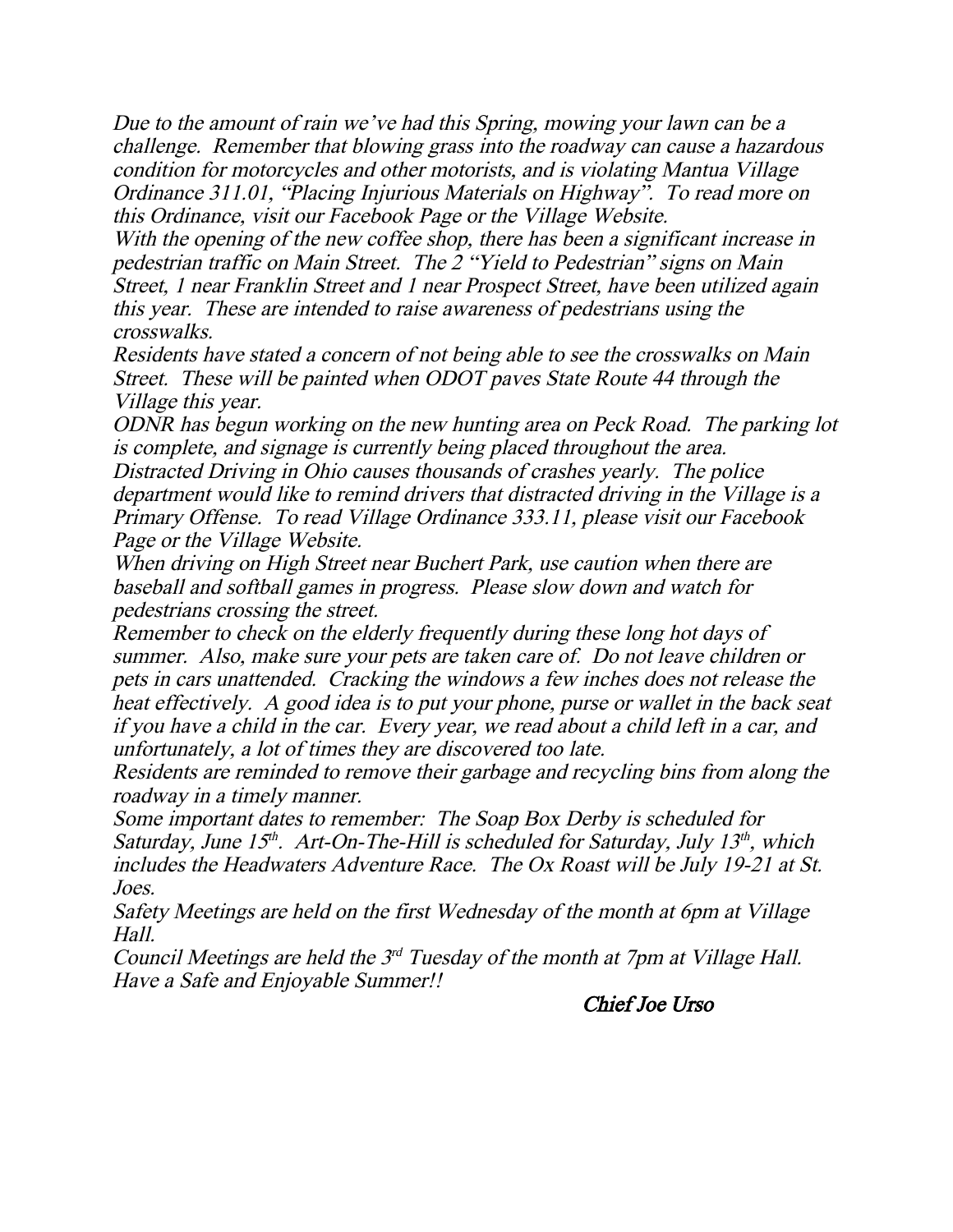



Hillside Cemetery…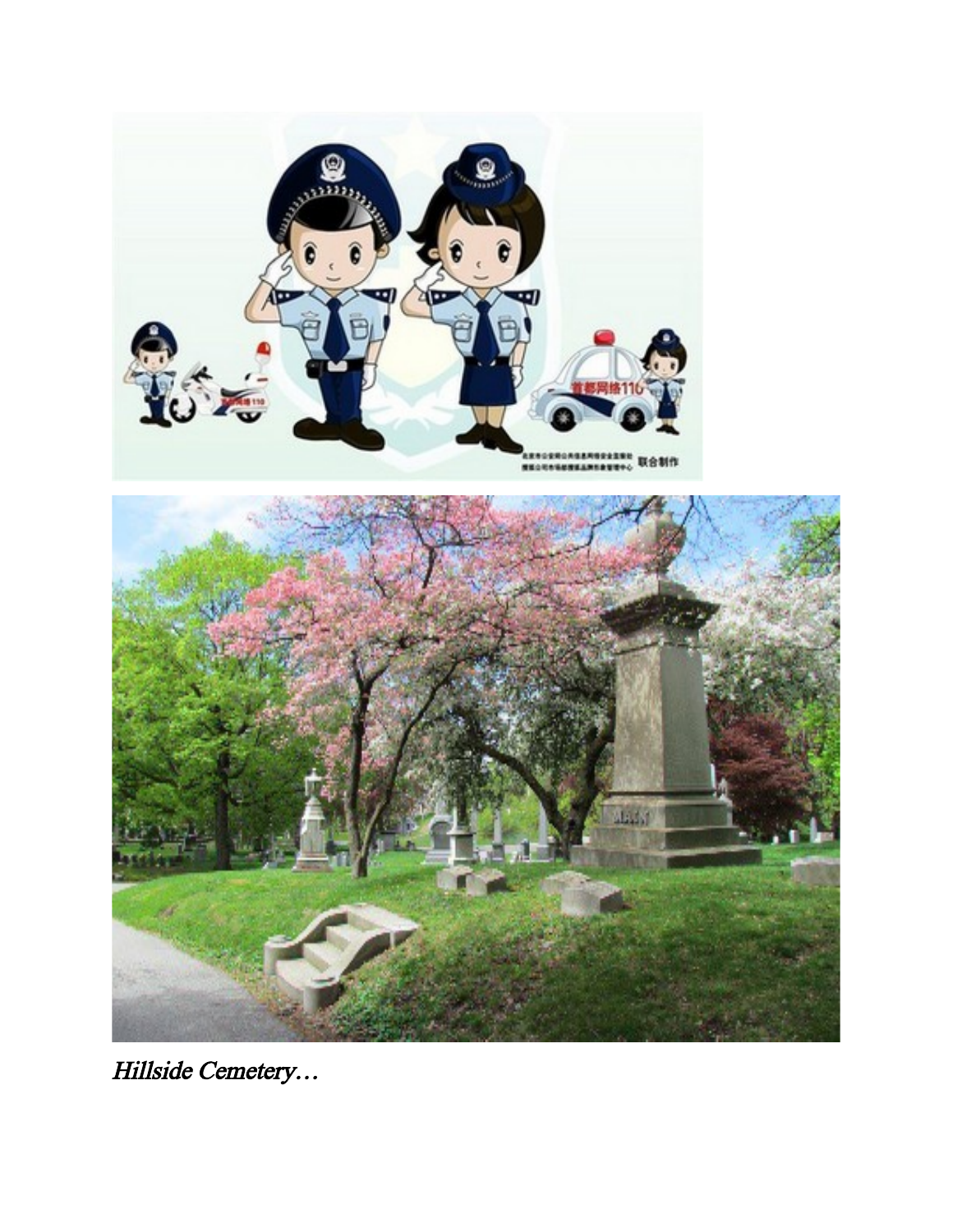Spring cleanup at Hillside Cemetery went very well on Wednesday, May 15, with the help of high school students Carrie Lovejoy, Madison Pasko, Zachary Johnson and Emma Sturgeon. We are grateful once again to Tom Tubalkain, who planned and organized the students as well as the mulch delivery. The mulched areas look great and makes the flower planting much easier. A special thanks to each one of you for your hard work and smiling faces. We certainly appreciated your muscles and enthusiasm.

We would also like to thank John Clark who placed the flags on the graves and for the work he has been doing to enhance our cemetery.

Memorial Day is fast approaching and we are asking everyone for their help in maintaining their own gravesites. Your help is truly appreciated.

The Mayor and Cemetery Board would like to sincerely thank out-going Board Member Claude Hopkins for his years of service on the Cemetery Board. He was a valuable asset and will be missed.

Best wishes for a safe and fun filled summer.

Patty Leventry Cookie Vanek



Happy Spring: Fall & Stebbins Automotive, Inc want to congratulate the graduating Crestwood Seniors and wish them all a great future ahead. Also, a special thank you goes out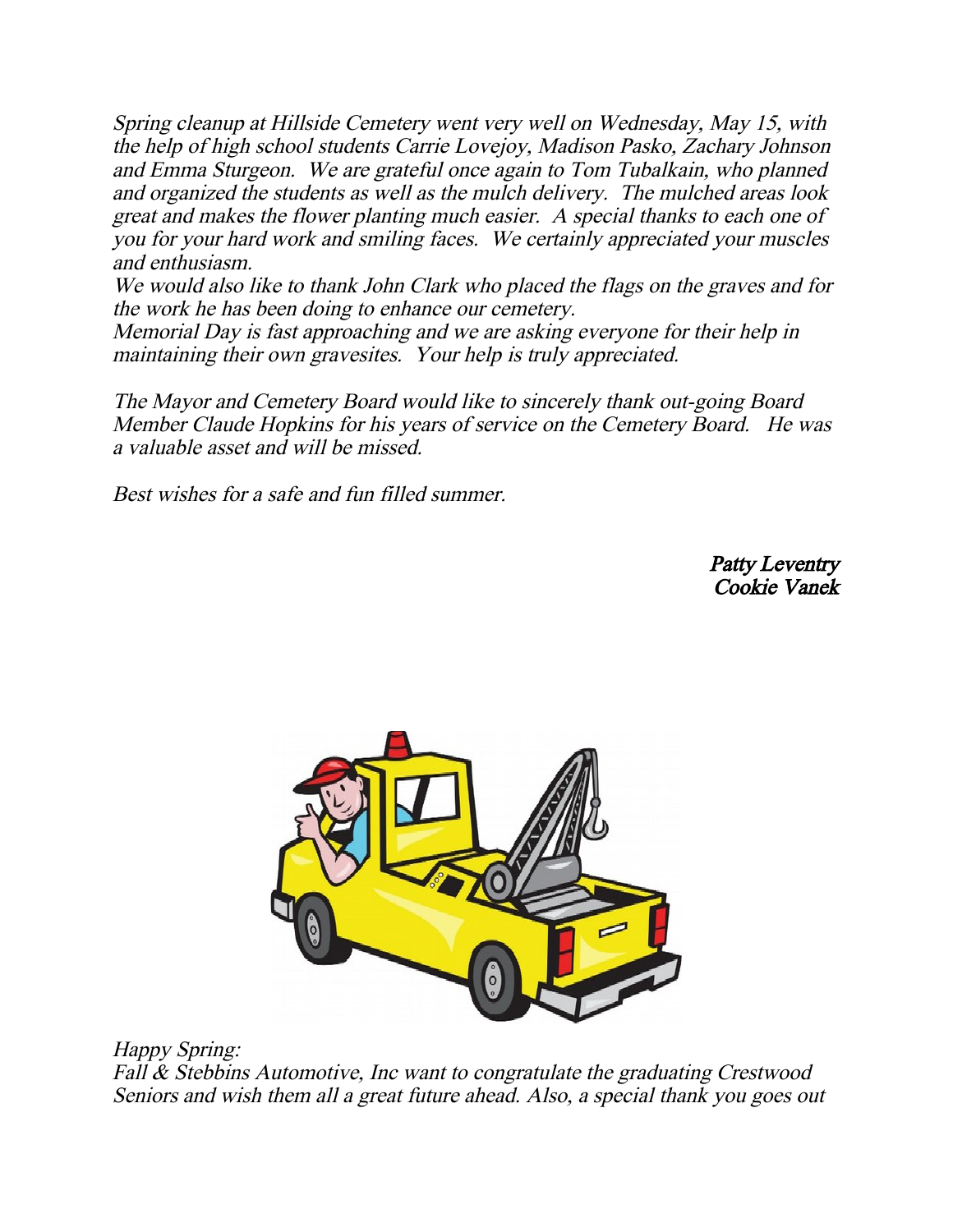to all the wonderful teachers, bus drivers and custodians who devote their lives to take care of and provide a great school year to all our children. Another congratulations goes out to Restoration 44 Coffee Shop for the beautiful building we now see on Main Street. What a great place for morning coffee and a yummy pastry while sitting with good friends. F  $\&$  S wishes them much success. Spring also is the time for getting your vehicles tuned up and serviced for those summer trips. Our very qualified service department is ready and eager to assist. Just give us a call. Our towing operators are also always available whenever needed. Our 52 years of service continues on with dedication to all our regular customers and those continuing new faces who we thank for choosing  $F & S$ . One last shout out goes to the Mantua Police Department  $\& S$  The Mantua-Shalersville Fire Department for all their service throughout the year. At this time, let's look forward to a great summer with lots of sunshine. From Dean & all the staff, thank you!

Joann Vance



News from DMRC…

DOWNTOWN MANTUA REVITALIZATION UPDATES News about the Mini Plaza

In August 2018, Downtown Mantua Revitalization began renovation of the Mini Plaza in Mantua Village which sits at the corner of West Prospect and Main Street. Work continued this spring with the most notable addition of three colorful sails to provide shade for the plaza area. DMRC's Mini Plaza Renovation Committee chose the gold and blue theme to create a bright focus for the Village. New gold colored Welcome to Mantua banners which celebrate Mantua Village's connection with the Headwaters Trail and Cuyahoga River throughout the seasons were installed in the light posts.

Changes have also been made in the plants and gardens of the plaza. The Village removed the overgrown burning bushes, replanted them at Buchert Park and the area was replanted with grasses and hydrangeas. The old soil was removed from the planter and new plants that are tolerant of heat and dry conditions will be installed by DMRC volunteers. The garden along the northern fence will also be rehabilitated.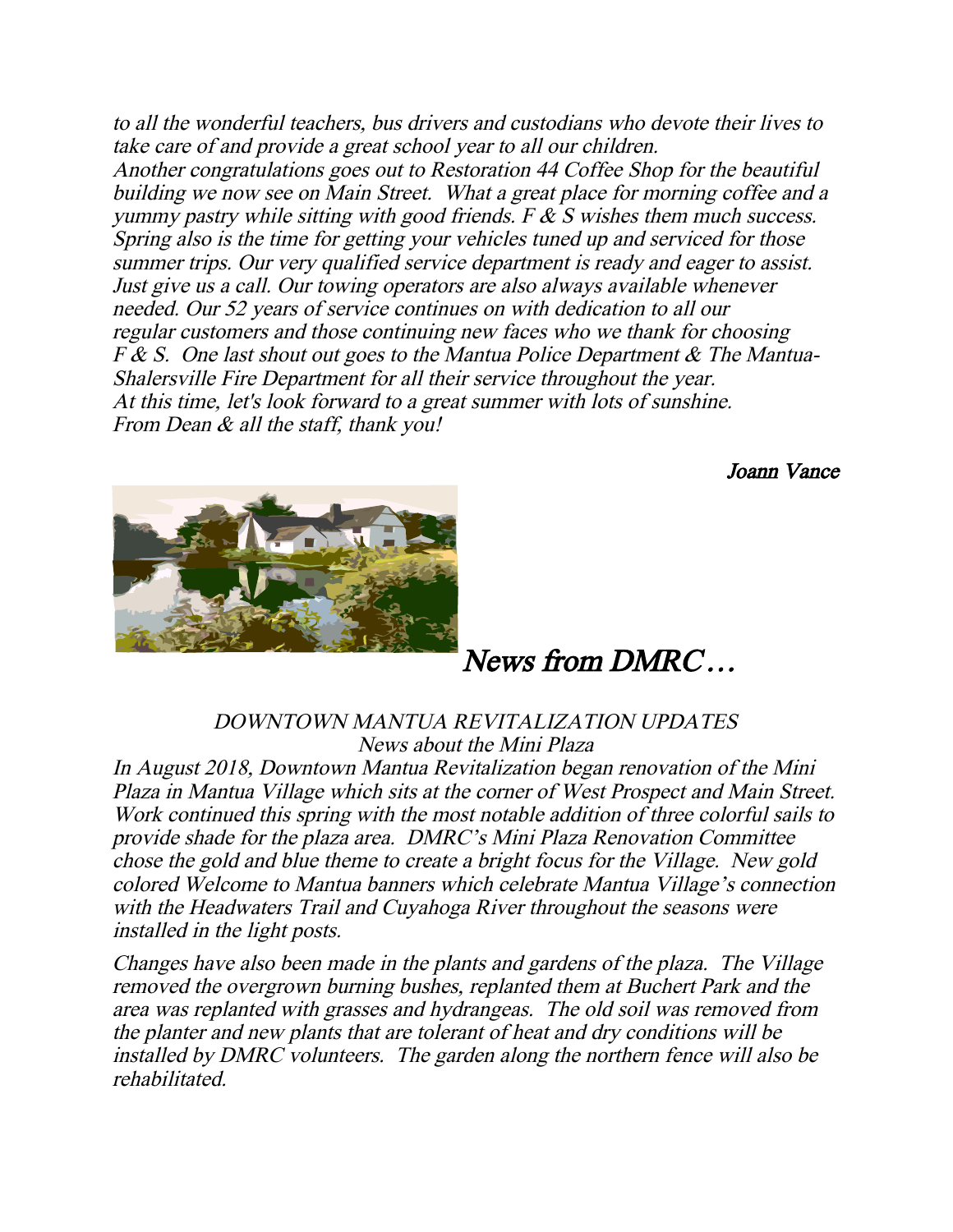The membership of DMRC noted that more seating areas needed to be added to the Mini Plaza in preparation for the opening of the Restoration 44 Coffee Shop. Individual members stepped up at our Annual meeting and donated \$9000 towards the addition of two more tables, 12 chairs and 2 more benches, with each table and bench to be labeled with a commemorative plate as selected by the donor.

Restoration 44 will provide Friday night music on the Plaza throughout the summer.

Toomas Tubalkain, DMRC member and Poetry Chairperson, used funds from a Dominion Energy Foundation grant with matching funds from Downtown Mantua Revitalization to build and install a Poetry Kiosk at the Mini Plaza. The kiosk is interactive and will feature poetry written by Crestwood Students. A ribbon cutting ceremony is scheduled for June 21 at 6:30 and anyone is invited to attend.

#### Art on the Hill and Wine Tasting Too is scheduled for July 13

Downtown Mantua Revitalization holds several fund raisers throughout the year to fund the projects and grants that benefit the Village of Mantua. Two events, Night at the Races on April 6 and the FRIENDs Campaign which ended in March, were successful. Their next exciting event is Art on the Hill and Wine Tasting Too.

Art on the Hill, always a popular and exciting event, is scheduled for July 13, 2019 on East Prospect Street in Mantua Village from 10 AM to 6 PM. We expect to feature 3 to 4 wineries, more than 50 artisans, merchant vendors and food providers. This year we are excited to welcome back musical entertainment. In addition, to make our children welcome, we will have crafts, and roaming magician and balloon man. Be ready to take a chance to win one of the Chinese Auction items.

Think about entering your favorite photos in our  $7<sup>th</sup>$  Annual Art on the Hill Photography Contest or enter your best photos of Mantua in the DMRC Calendar Contest. Entry forms can be found at either Jake's Market or Jake's Restaurant, Advanced Rehab, Mantua Station Drug or Restoration 44.

Celebration for the  $50<sup>th</sup>$  Anniversary of the Burning of the Cuyahoga River.

50 years ago, in June, the Cuyahoga River flowing through the flats area in Cleveland caught fire and burned. It had caught fire before and other rivers had burned but this time the story was picked up by the national news raising people's awareness of our over polluted rivers. This one incident was what prompted the U.S. government to pass the Clean Waters Act.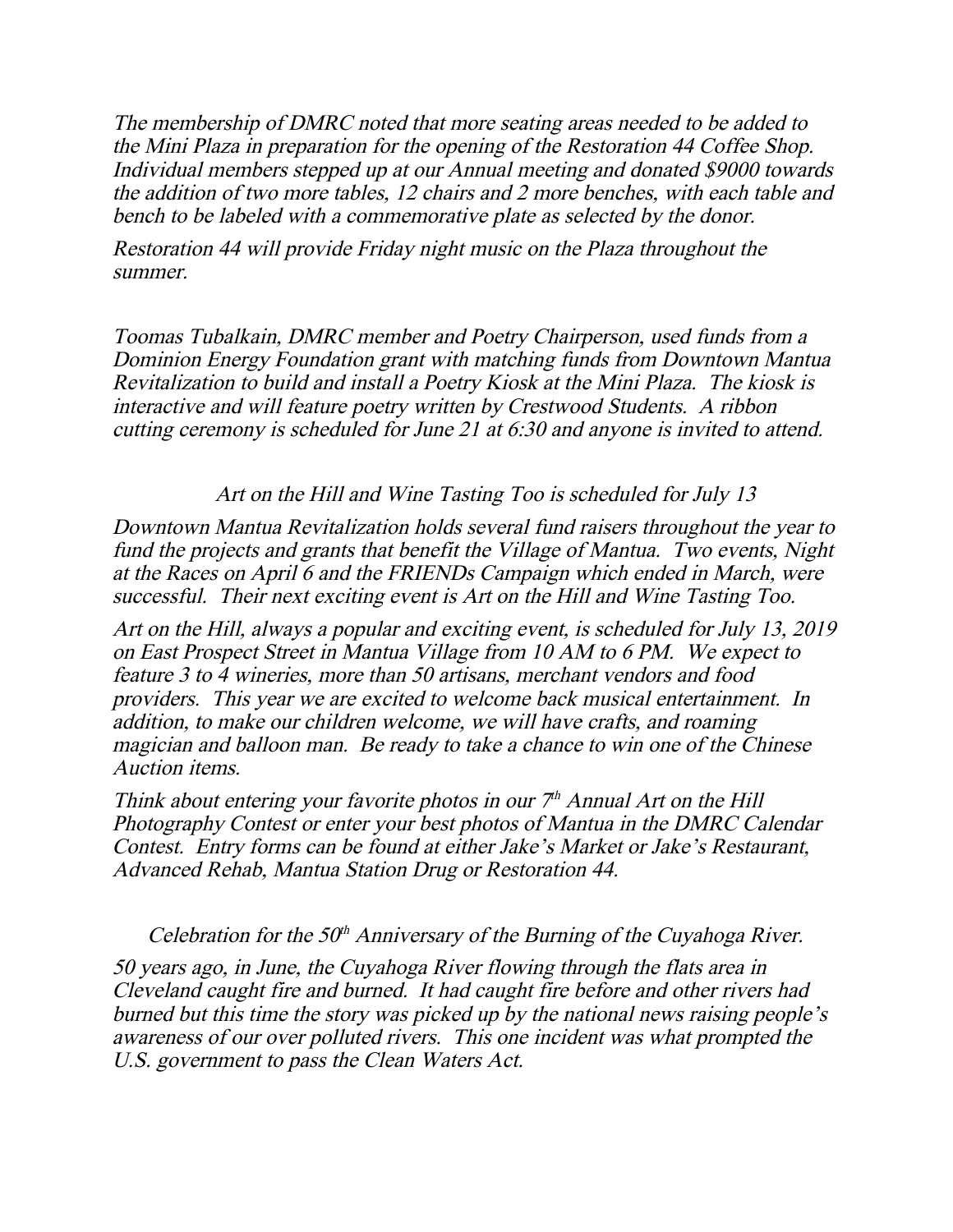In order to commemorate this event, communities along the Cuyahoga will have celebrations throughout the week of June 17. A celebration for the Village of Mantua is planned for June 19 from 4:00 to 8:00 at Compass Packaging. Food trucks will be present. Ice Cream will be at the Chilling Station, of course. Many people will be canoeing or kayaking down the river. Other activities are in the process of being organized so look for updated information.

Our part of the Cuyahoga is pristine and beautiful. It provides recreational activity for residents and visitors and needs to be celebrated.

DMRC Secretary Susan Steinburg



CHRIST Lutheran CHURCH

10827 Main St. 274-2849

mantualutheranchurch.org<br>The **keart of Christ** in the midst of greater Mantua, Ohio

Christ Lutheran Church will be busy this summer with many opportunities to share with the community.

Christ Lutheran Women's Ministry is hosting the Mantua Farmers Market for the  $6<sup>th</sup>$  year on Saturdays beginning **July**  $6<sup>th</sup>$  **and runs until September 28<sup>th</sup>. Times are** from 9:00 am-1:00 pm every Saturday. If you would like to try your hand at selling at a Farmers Market, the vendor fees are \$5.00 each Saturday you vend. The vendor fees will be used to help fund a stairway from the lower parking lot into the fellowship hall located in the basement. Contact Diane Lottig at 330 274 2868 for more information.

Christ Lutheran Church has provided free monthly community meals for 10 years. We continue to invite everyone to enjoy a home cooked meal on the third Monday of each month from 5pm-6:30pm. The meal is served in the fellowship hall located in the basement of the church. Access to the fellowship hall is located at the handicap ramp on the north side of the church across from the lower parking lot as you enter the church property. Those in the community who would like to serve or prepare the meals are welcome to help. Please contact Diane Lottig (330) 274-2868 or Pat South (330) 274- 2550 if you are interested in helping serve our community.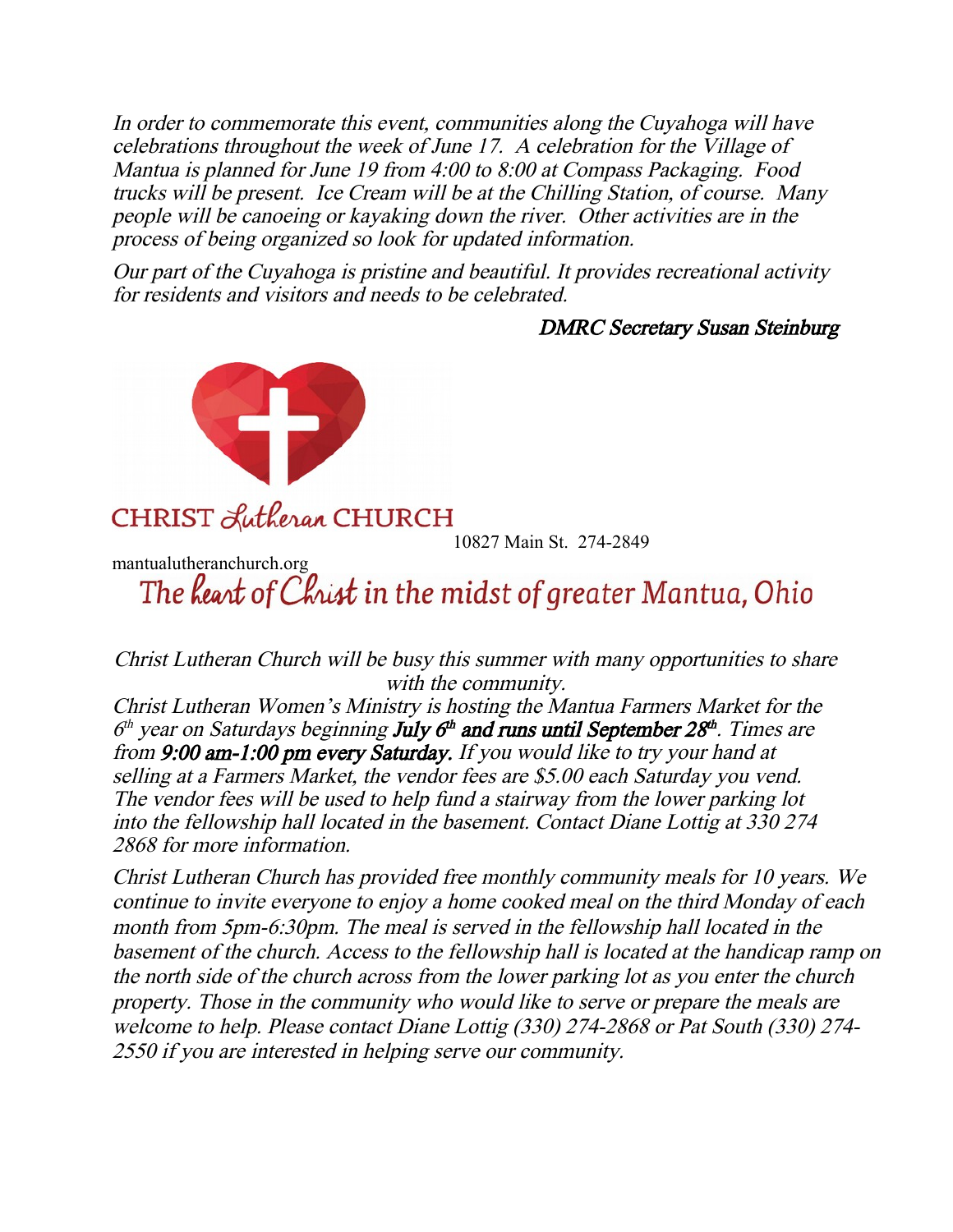The Christ Lutheran Annual Rummage Sale will be held on Friday, July  $26<sup>th</sup>$  & Saturday, July  $27<sup>th</sup>$  from 9:00 am-1:00 pm in the fellowship hall located in the basement.

We have a change of time for our annual Vacation Bible Camp which will be held July 29<sup>th</sup>-August  $2<sup>nd</sup>$  in the evenings from 6:00 pm-8:30 pm. Our theme this year is "Splash Canyon" God's Promise on Life's Wild Ride. There will be games, snacks, crafts, music, and bible stories.

Our Third Annual FREE Community Corn and Brat Roast will be held again on Saturday, August 10<sup>th</sup> from 5:00 pm-8:00 pm on the church grounds located at 10827 Main Street, Mantua. All in the community are invited to join us and enjoy community fun and fellowship for the evening. There will be bouncy houses, face painting and games for the kids. Adults can sit and watch in the shade under the tents.

Our congregation is also excited to be working on some renovations to update our church so you'll see signs of construction beginning June 1st. There will be an addition of a covered entryway in the back of the church, new entry doors and a stain glass window for that area. We will be updating our fellowship hall bathrooms to make them handicapped accessible and adding a stairway from the lower parking lot to make access to the fellowship hall, which is located in the lower level, more convenient.

Christ Lutheran Church is hosting a new Moms and Tots group once a month at various locations to provide moms with small children opportunities to make friends in a relaxed setting. For our next meeting dates, please see our website.

If you would like more information, please see our website at mantualutheranchurch.org or contact the church office M-F, 9:00 am-1:00 pm at (330) 274-2849.

Celia Esala



## From the American Legion…

Thanks to everyone who supported our monthly soup suppers this past year at the Mantua Center School. We are taking a summer break and our next supper will be on Friday, August 30th at 6 P.M. - this is one week earlier than usual due to the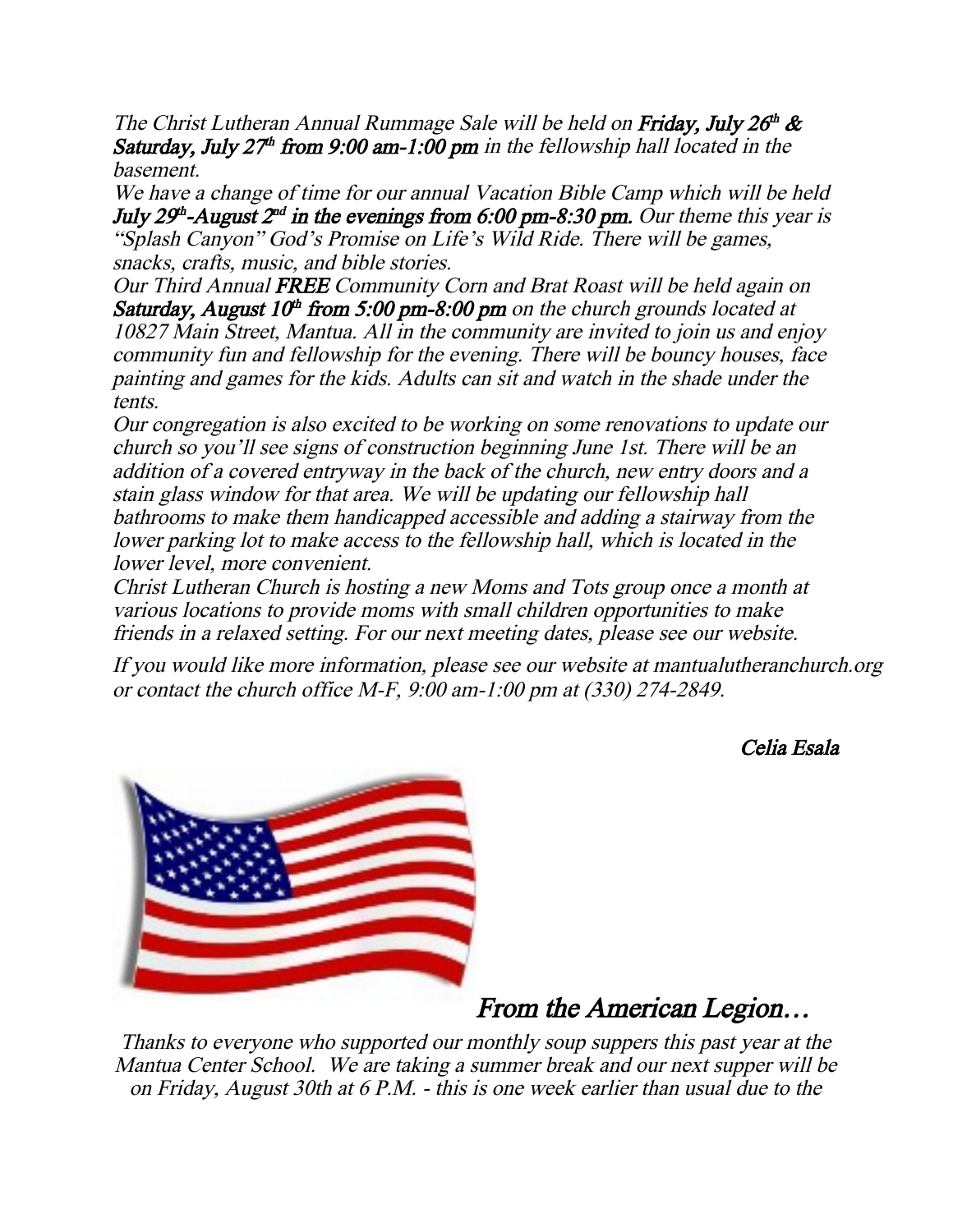Mantua Potato Festival being held the first weekend of September. The October supper will be on October 4th, November 1st and December 6th.

On May 16th, 17th and 18th, the post assisted Mantua Unit 193 Auxiliary in collecting donations for Poppy Days in Mantua and Garrettsville. 100% of the donations will be given to organizations that provide assistance to both active military members and veterans. Thanks to everyone for their generosity in making this very successful.

We are once again selling raffle tickets for our Annual Flag Fund Raffle which raises money to purchase replacement U.S. flags that are displayed on the light poles in Mantua on both Main Street and High Street. The cost of the tickets are \$5.00 each or 3 tickets for \$10.00. The prizes are a 20 foot telescoping flag pole kit, a kitchen aid mixer (with a number of attachments) and a \$100.00 Walmart gift card. The drawing will be held on Sunday, September 8th, at the Potato Festival. Tickets are available from our members and we appreciate your help.

Have a great summer!

John Kowalchik Mantua Post 193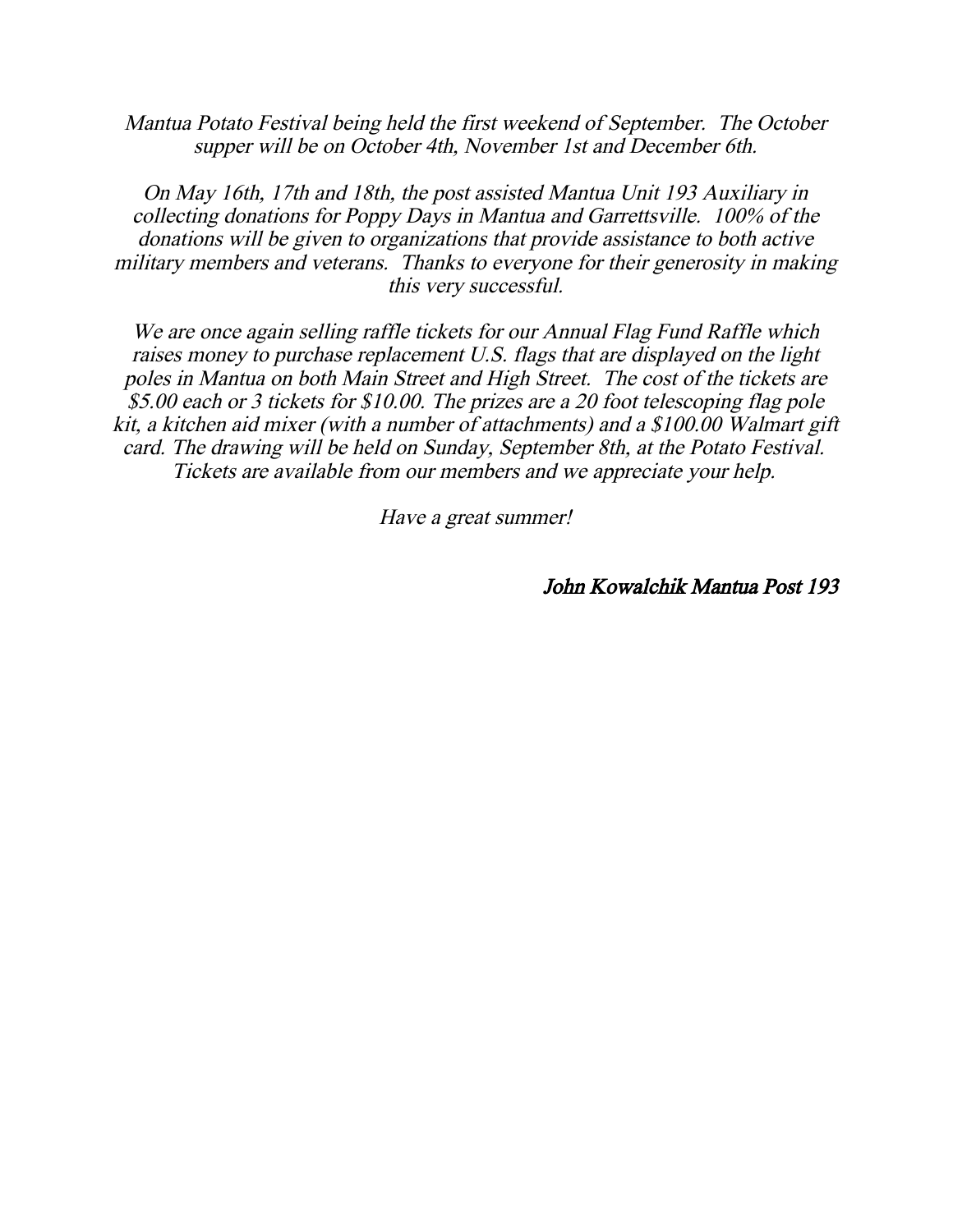

## HILLTOP CHRISTIAN CHURCH (Disciples of Christ) 4572 West Prospect Street/PO Box 515

#### Mantua

E-Mail: secretaryhilltop@gmail.com Website:www.hilltopchristianchurch.org Church: 330-274-2771

As you drive into Mantua from the south, look up to your left (over F&S and above McDonald's). Even with the leaves on the trees in the summer you can pick out the steeple of the Hilltop Christian Church. When you top the hill that unofficially marks the edge of town, turn left on Prospect St. and drive to the very top of the hill where you will find the church that has called Mantua Village home since April of 1889.

Well-known for having a friendly congregation, Hilltop members recently welcomed Matt Kluchar as their new pastor. After two years without a permanent, full-time minister in place, the church is excited to be in a season of growth. This is the first full-time position for Pastor Matt who comes into the ministry after 25 years as a professional baker as well as a musician, and a youth minister. At potluck meals we may have the pleasure of sampling his baking skills. And on many Sundays we get to enjoy his musical talents either on the drums as back-up during the opening to Sunday School or singing and/or playing guitar as accompaniment during the church service. However, it is his spiritual leadership for which the church is most excited.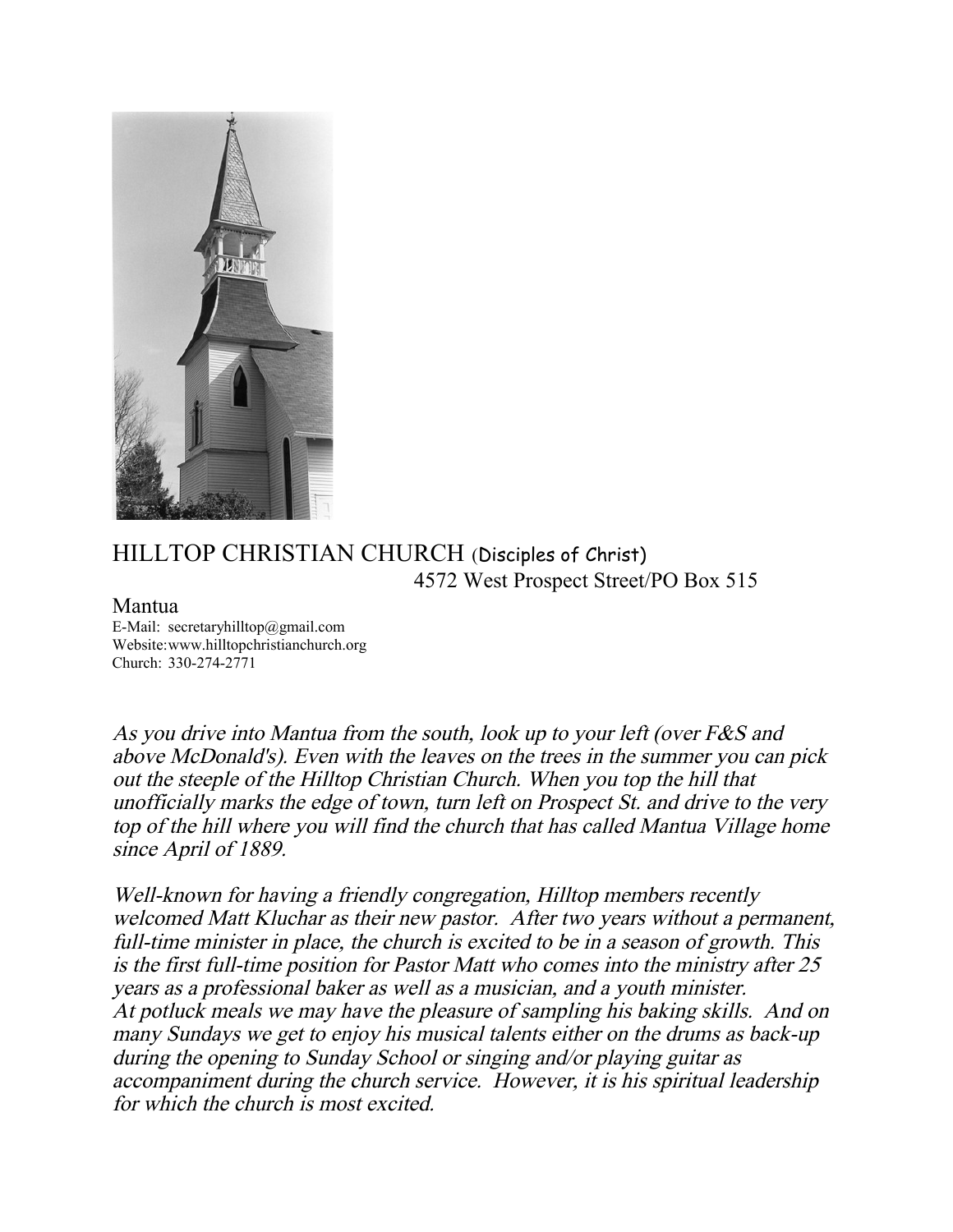Anyone looking for a church home that is welcoming and comfortable, is encouraged to join the congregation on Sundays at 9:30 for Sunday School and/or 10:30 for church. You will find it an opportunity to experience an exciting time in the life of a congregation that is growing right along with the minister who is blossoming in his ministry. For those who cannot make it on a given Sunday or who just want to test the waters, the service is streamed live at

hilltopchristianchurch.org. Just click on the media page and follow the instructions. Or check out the sermons any time on the media page of the church website or on the church's Facebook page.

Watch for the Hilltop name as other new things begin to happen. You'll see us at Art on the Hill in July and all are invited to join us for Vacation Bible School from 9:00 to 11:30 a.m. the week of August 5th. Come December, plan to attend the first annual "Christmas in the Yard" as we decorate a large outdoor Christmas tree for the community to enjoy. Then come inside to warm up with hot chocolate and goodies while enjoying games and visiting with your neighbors. Any time you want to drop in and join us, you are very welcome.

Carol Denzinger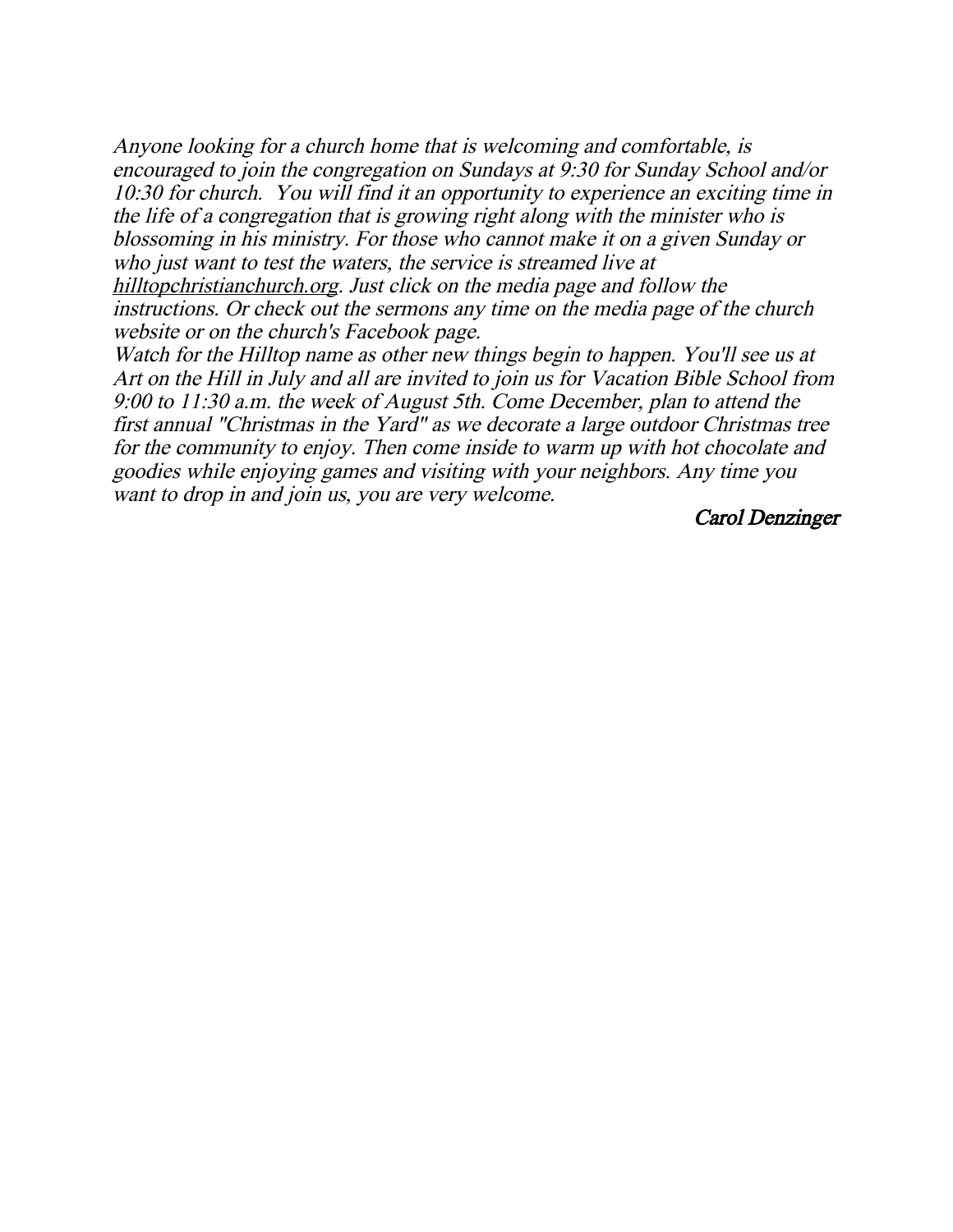

The weather is finally breaking! School is out!! Looking for something to do this summer? Breakaway Excursions (BE) located at 4690 E. Prospect (in the old granary) is opened Tuesday through Sunday. (Closed Monday's - except holidays). Stop by and visit Co-owners, Doug Hershman and Pam Holliday and their staff.

- ART IN MANTUA Stop in to see (and purchase) the beautiful artwork of our local artisans.
- **RENT-A-BIKE** Enjoy a ride around town (tour our historic buildings) or cruise on the Headwaters Trail 8.5 miles (it goes all the way to Garrettsville).
- KAYAK RENTALS Enjoy the Upper Scenic Cuyahoga River, relax and take in all its beauty and natural wildlife. Hopefully you will see our resident bald eagle! Rentals also available on LaDue Reservoir (south on Rt. 44, Thursday-Sunday) and LaDue North at the Boathouse and Marina (Seven Days a week 7am-8pm). Fishing boats will be available starting the first of June.
- KAYAKING CLASS Develop your skills; Wednesday: June 5 or July 3rd. We offer training on technique, water safety and self-rescue.
- EXPERIENCES: Visit our website for more information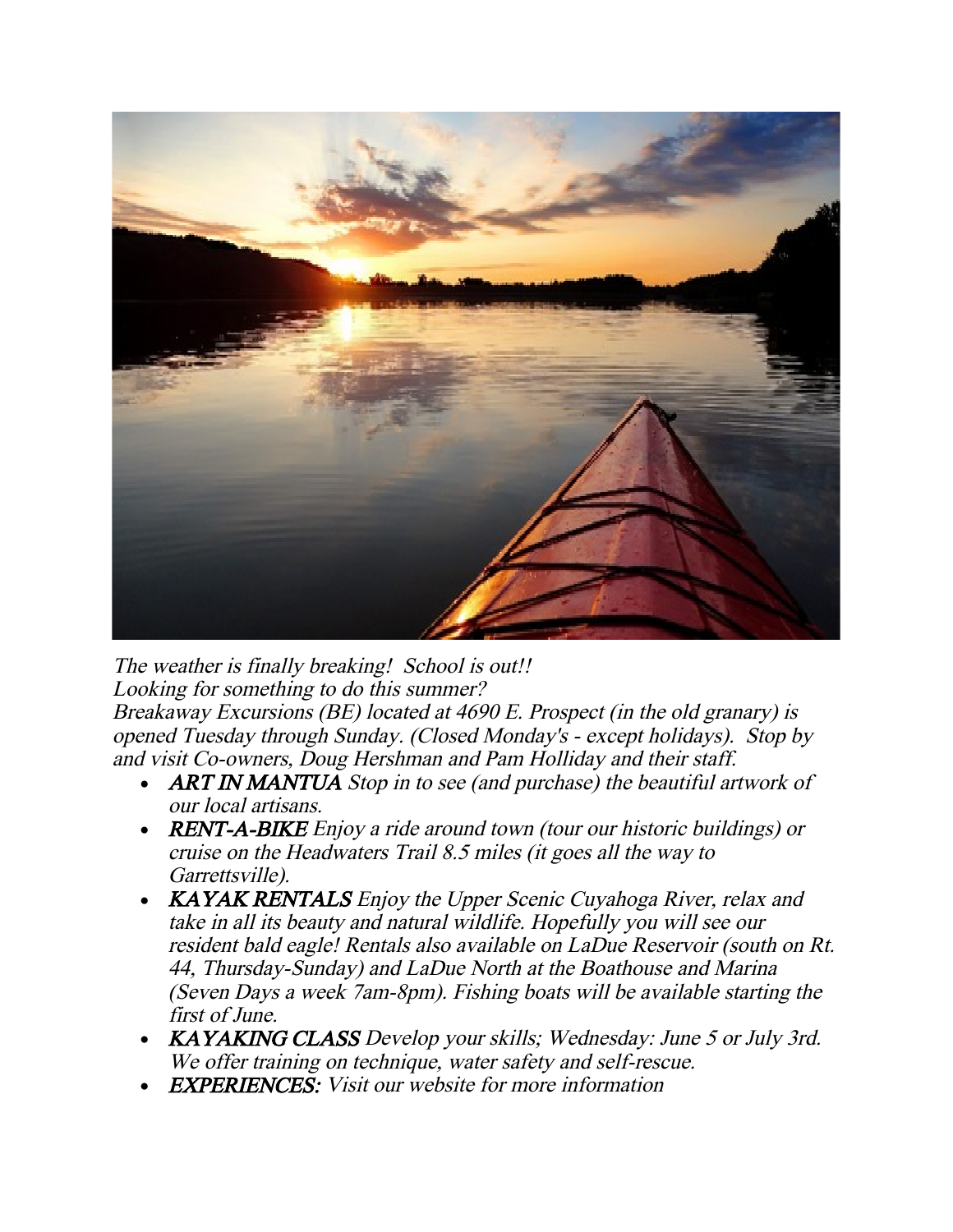- $\circ$  **PADDLE AND DINE** A beautiful afternoon paddle on the scenic Cuyahoga River followed by an upscale dinner served riverside with a bonfire. BYOB for social hour
- o SUNRISE PADDLE AND BREAKFAST
- o PADDLE AND PIZZA Fun times, just not as "fancy"
- o FULL MOON PADDLE Paddle at night, S'mores included
- o SUNSET PADDLE Spectacular!
- CUSTOMIZED GROUP OUTINGS/TEAMBUILDING Let us plan your corporate adventure, birthday party, family reunion or other special event!

### Their Summer Special Events:

Friday, May-17, Sunset Paddle Wednesday, June 5 Technique/Self Rescue Class Saturday, Jun-8, Paddle and Dine Thursday, Jun-13, Sunset Paddle Saturday, Jun-22, Paddle and Pizza Wednesday, July 3 Technique/Self Rescue Class Thursday, Jul-11, Sunset Paddle Monday, July-15, Full Moon Paddle Saturday, Jul-27, Paddle and Dine Saturday, Aug-10, Paddle and Dine Thursday, Aug-15, Full Moon Paddle Saturday, Sep-14, Paddle and Dine Friday, Sep-20, Sunset Paddle Saturday, Oct-5, Paddle and Pizza

If you are out enjoying downtown on your own, feel free to stop in for a healthy drink or snack and take a break on their patio.

Need a pair of water shoes, a lifejacket, hiking socks or bow? They have an ever growing retail section which also includes maps of the Buckeye Trail. Did you know we are a designated BUCKEYE TRAIL TOWN!? PLEASE VISIT THEIR WEBSITE FOR DETAILS OR TO BOOK YOUR SUMMER ADVENTURE! www.breakawayexcursions.com or call 440-773-2465. Be Empowered, Be Inspired, Be Connected - Or just BE

Pam Holliday